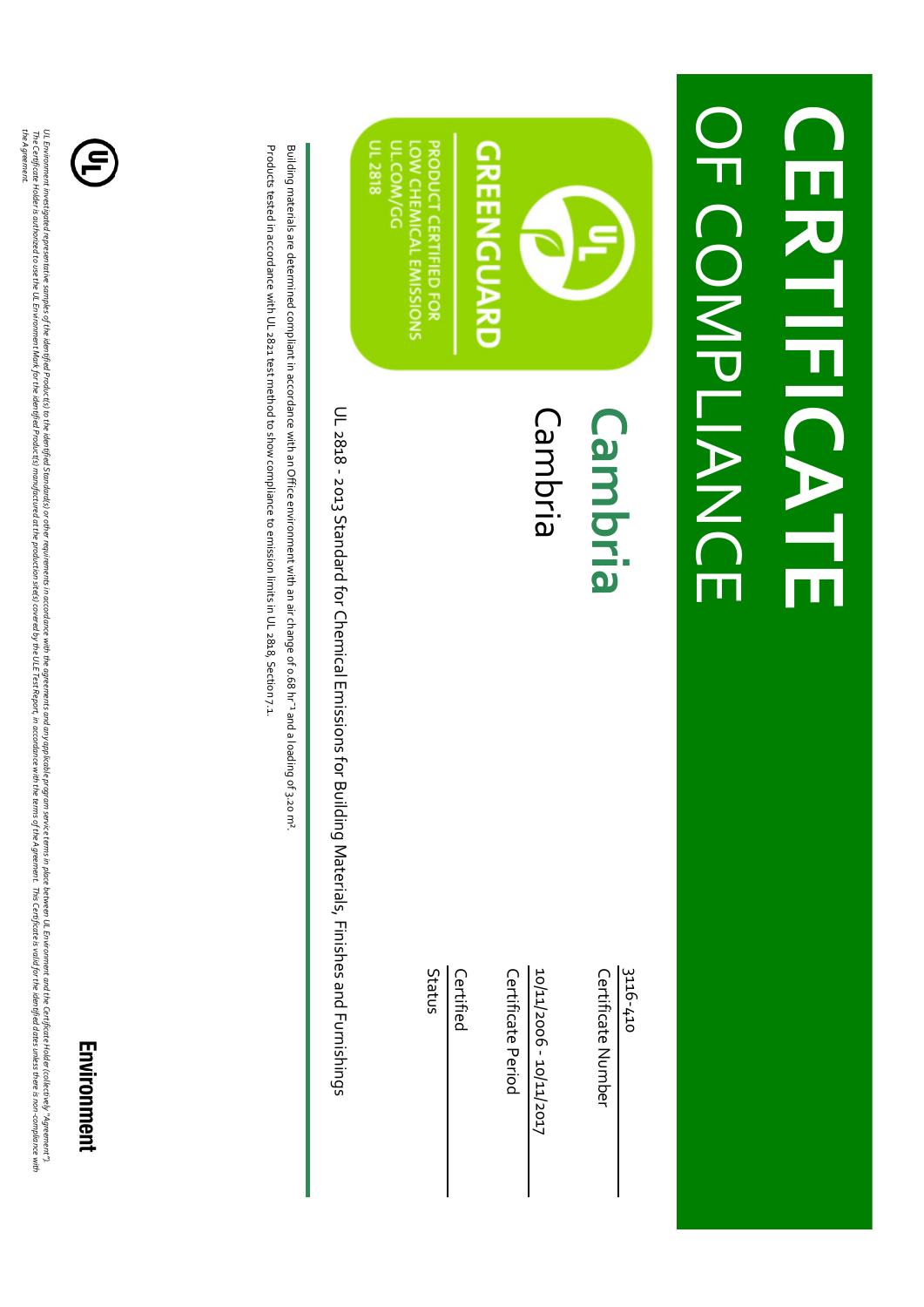## **GREENGUARD Certification Criteria for Building Products and Interior Finishes GREENGUARD Certification Criteria for Building Products and Interior Finishes**

| Criteria                            |           | <b>CAS Number Predicted Concentration</b><br>Maxinnum Allowable | Units              |
|-------------------------------------|-----------|-----------------------------------------------------------------|--------------------|
| <b>TVOCA</b>                        |           | o <sup>2</sup> .50                                              | mlgm               |
| <b>Formaldehyde</b>                 | 50-00-0   | 61.3 (50 ppb)                                                   | ty/pu              |
| Total Aldehydes@                    |           | 0.10                                                            | ppm                |
| Particle Matter less than 10 um (c) |           | 5p                                                              | tu/py              |
| 4-Phenylcyclohexene                 | 4994-16-5 | 6.5                                                             | tylpu <sup>s</sup> |
| Individual VOCs (D)                 |           | 1/10th TLV                                                      |                    |

 $\widehat{\epsilon}$ Defined to be the total response of measured VOCs falling within the C6–C:6 range, with responses calibrated to a toluene surrogate. Defined to be the total response of measured VOCs falling within the C6 – C16 range, with responses calibrated to a toluene surrogate.

- $\widehat{\mathbf{e}}$ The sum of all measured normal aldehydes from formaldehyde through nonanal, plus benzaldehyde, individually calibrated to a compound<br>specific standard. Heptanal through nonanal are measured via TD/GC/MS analysis and the re specific standard. Heptanal through nonanal are measured via TD/GC/MS analysis and the remaining aldehydes are measured using HPLC/UV The sum of all measured normal aldehydes from formaldehyde through nonanal, plus benzaldehyde, individually calibrated to a compound
- $\widehat{O}$ Particle emission requirement only applicable to HVAC Duct Products with exposed surface area in air streams (a forced air test with specific test method) and for wood finishing (sanding) systems. test method) and for wood finishing (sanding) systems. Particle emission requirement only applicable to HVAC Duct Products with exposed surface area in air streams (a forced air test with specific
- $\widehat{\Theta}$ Allowable levels for chemicals not listed are derived from 1/10th of the Threshold Limit Value (TLV) industrial work place standard (Reference: American Conference of Government Industrial Hygienists, 6500 Glenway, Building D-7, and Cincinnati, OH 45211-4438). American Conference of Government Industrial Hygienists, 6500 Glenway, Building D-7, and Cincinnati, OH 45211-4438). Allowable levels for chemicals not listed are derived from 1/10th of the Threshold Limit Value (TLV) industrial work place standard (Reference:

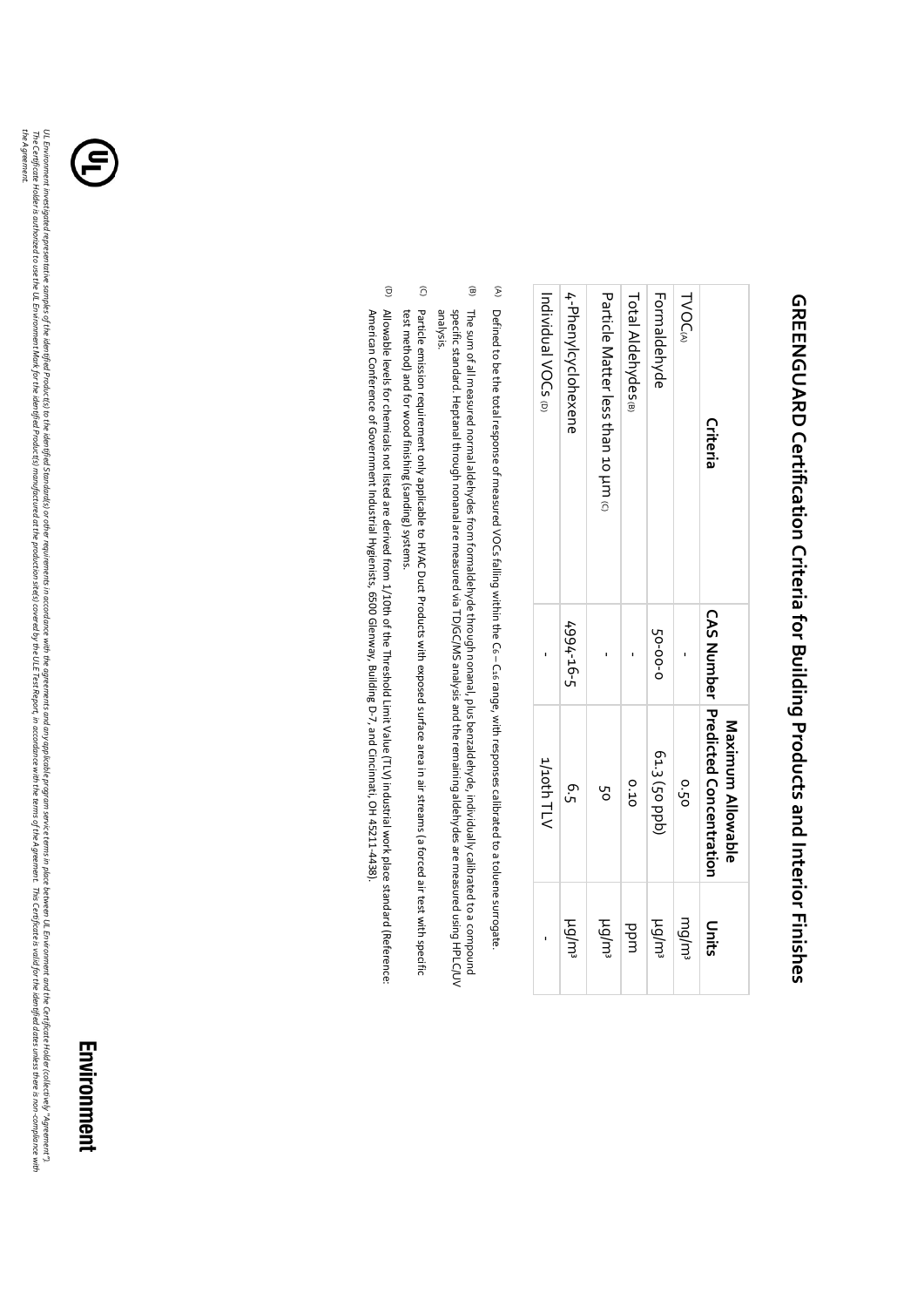## **OF COMPLIANCE** OF COMPLIANCE **CERTIFICATE CERTEKTE**

## **GREENGUARD**

**PRODUCT CERTIFIED FOR LOW CHEMICAL EMISSIONS** u.com/GG UL 2818

cop

### Cambria **Cambria**

3116-420

Certificate Number Certificate Number

07/18/2007 - 10/11/2017 07/18/2007 - 10/11/2017

**Certificate Period** Certificate Period

**Certified** 

Status

UL 2818 - 2013 Gold Standard for Chemical Emissions for Building Materials, Finishes and Furnishings UL 2818 - 2013 Gold Standard for Chemical Emissions for Building Materials, Finishes and Furnishings

Product tested in accordance with UL 2821 test method to show compliance to emission limits on UL 2818. Section 7.1 and 7.2 Building products and interior finishes are determined compliant in accordance with California Department of Public Health (CDPH) Standard Method V1.1-2010 using an Office and Classroom Environment Product tested in accordance with UL Building products and interior finishes are determined compliant in accordance with California Department of Public Health (CDPH) Standard Method V1.1-2010 using an Office and Classroom Environment. 2821 test method to show compliance to emission limits on UL 2818. Section 7.1 and 7.2.



*the Agreement.*

the Agreement.

## Environment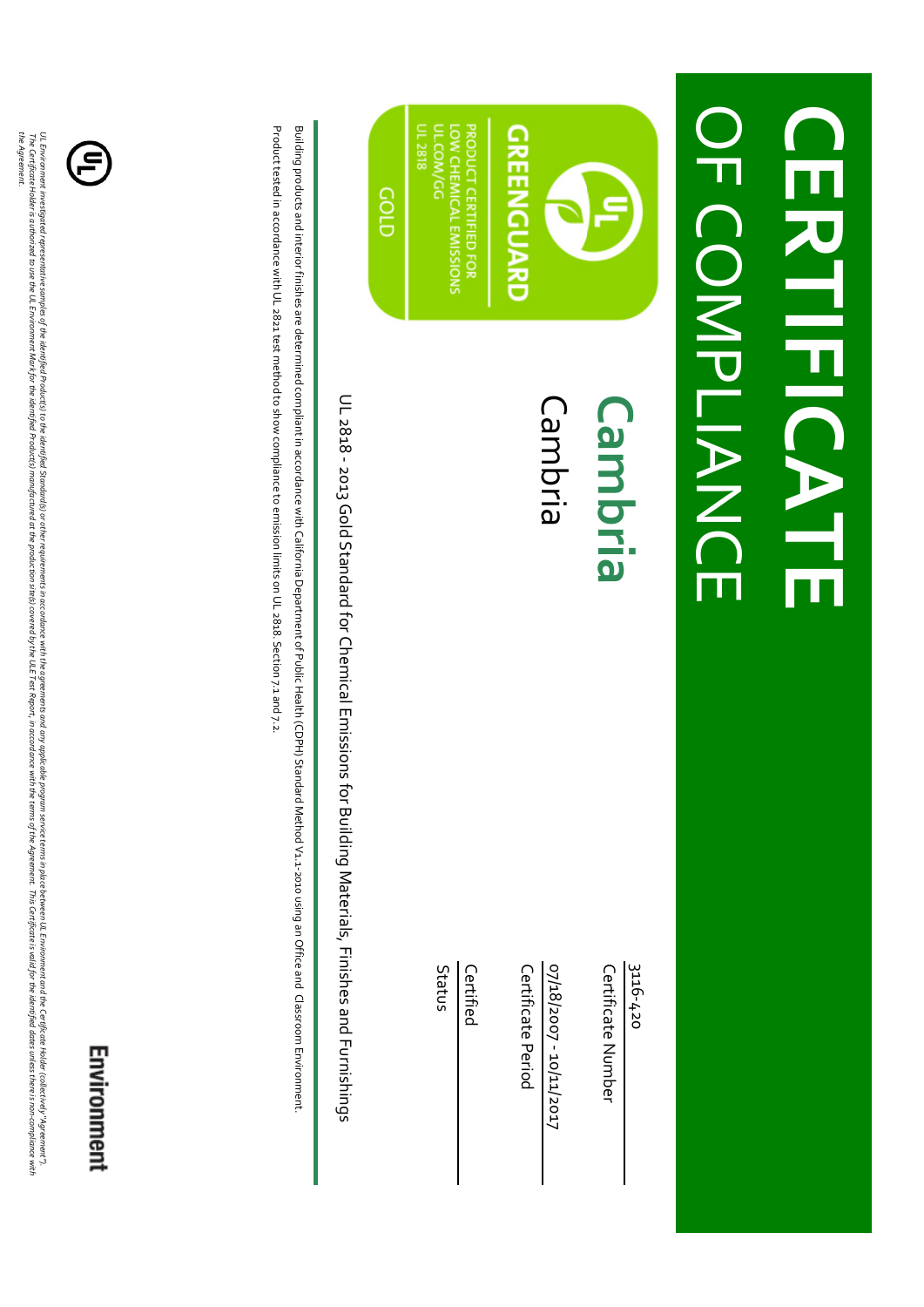| Criteria                            | <b>CAS Number</b> | Predicted Concentration<br>Maximum Allowable | Units             |
|-------------------------------------|-------------------|----------------------------------------------|-------------------|
| TVOCA                               |                   | 0.22                                         | mg/m              |
| Formaldehyde                        | 50-00-0           | 9 (7-3 ppb)                                  | tg/m <sup>s</sup> |
| Total Aldehydes (B)                 |                   | 0.043                                        | bpm               |
| 4-Phenylcyclohexene                 | $499t - 16 - 5$   | م.<br>م                                      | tg/m <sup>s</sup> |
| Particle Matter less than 10 kH (c) |                   | ŏ                                            | tu/pu             |
| 1-Methyl-2-pyrrolidinone            | 872-50-4          | 160                                          | tg/m <sup>s</sup> |
|                                     |                   | 1/2 CREL                                     |                   |

# **GREENGUARD Gold Certification Criteria for Building Products and Interior Finishes GREENGUARD Gold Certification Criteria for Building Products and Interior Finishes**

Defined to be the total response of measured VOCs falling within the G6 – C16 range, with responses calibrated to a toluene surrogate Defined to be the total response of measured VOCs falling within the C6 – C16 range, with responses calibrated to a toluene surrogate.

-

or 1/100th TLV

**THOOLY** 

-

Individual VOCs Individual VOCs (E)

 $\mathfrak{D}$ 

- (B) standard. Heptanal through nonanal are measured via TD/GC/MS analysis and the remaining aldehydes are measured using HPLC/UV analysis. The sum of all measured normal aldehydes from formaldehyde through nonanal, plus benzaldehyde, individually calibrated to a compound specific standard. Heptanal through nonanal are measured via TD/GC/MS analysis and the remaining aldehydes are measured using HPLC/UV analysis. The sum of all measured normal aldehydes from formaldehyde through nonanal, plus benzaldehyde, individually calibrated to a compound specific
- $\widehat{O}$ Particle emission requirement only applicable to HVAC Duct Products with exposed surface area in air streams (a forced air test with specific test method) and for wood finishing (sanding) systems. method) and for wood finishing (sanding) systems. Particle emission requirement only applicable to HVAC Duct Products with exposed surface area in air streams (a forced air test with specific test
- $\widehat{\mathbf{C}}$ Based on the CA Prop 65 Maximum Allowable Dose Level for inhalation of 3,200 μg/day and an inhalation rate of 20 m³/day
- $\widehat{\mathbb{E}}$ Building D-7, and Cincinnati, OH 45211-4438) Threshold Limit Value (TLV) industrial work place standard (Reference: American Conference of Government Industrial Hygienists, 6500 Glenway Chronic Reference Exposure Level (CREL) as required per the CDPH/EHLB/Standard Method v1.1 and BIFMA level credit 7.6.2 and 1/100th of the Allowable levels for chemicals not listed are derived from the lower of 1/2 the California Office of Environmental Health Hazard Assessment (OEHHA) Building D-7, and Cincinnati, OH 45211-4438). Threshold Limit Value (TLV) industrial work place standard (Reference: American Conference of Government Industrial Hygienists, 6500 Glenway, Chronic Reference Exposure Level (CREL) as required per the CDPH/EHLB/Standard Method v1.1 and BIFMA level credit 7.6.2 and 1/100th of the Allowable levels for chemicals not listed are derived from the lower of 1/2 the California Office of Environmental Health Hazard Assessment (OEHHA)



*the Agreement.*

the Agreement.